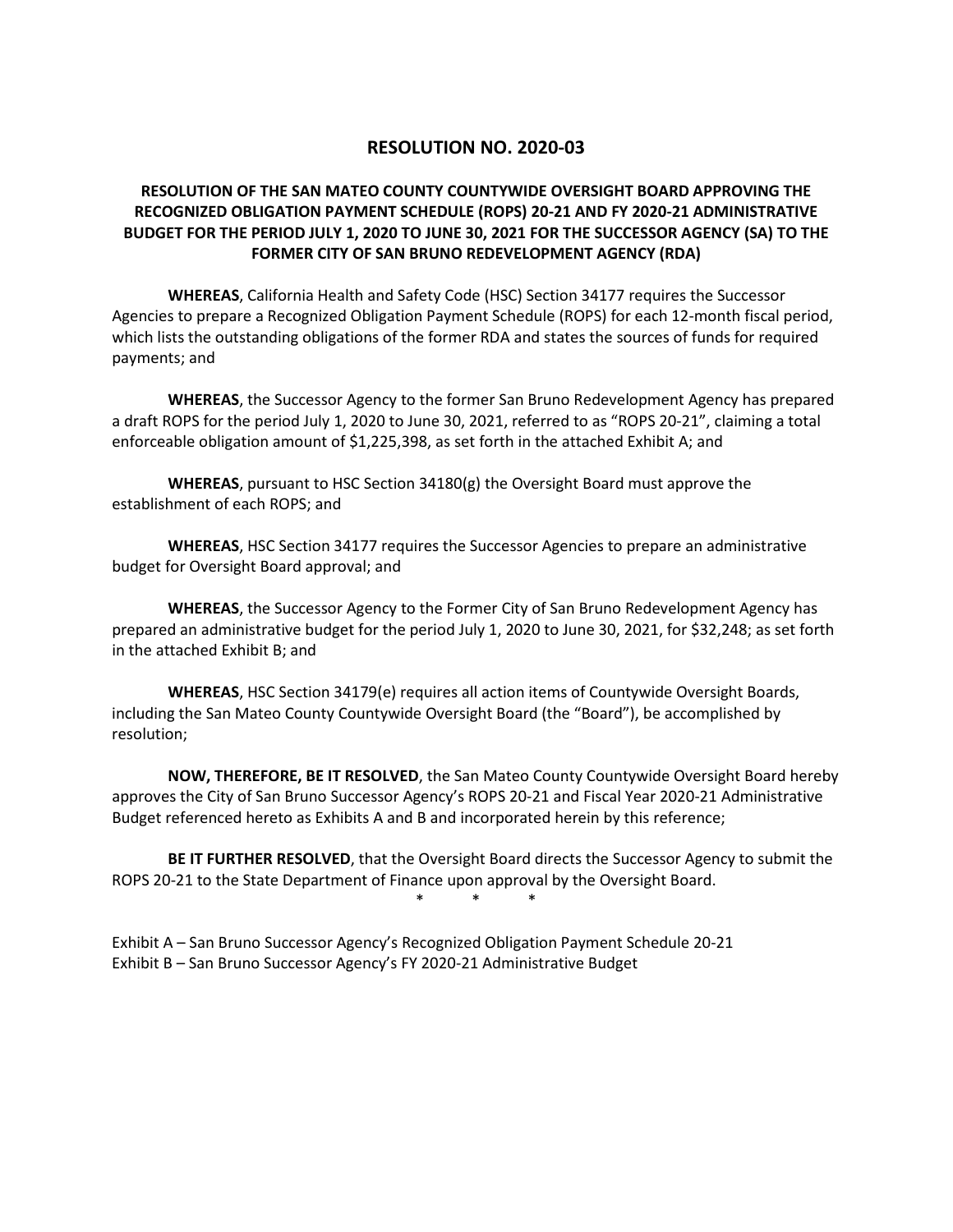*Regularly passed and adopted this 13th day of January, 2020*

*AYES and in favor of said resolution:*

| Members: | <b>MARK ADDIEGO</b>        |
|----------|----------------------------|
|          |                            |
|          | <b>CHUCK BERNSTEIN</b>     |
|          | <b>TOM CASEY</b>           |
|          | <b>BARBARA CHRISTENSEN</b> |
|          |                            |
|          | <b>MARK LEACH</b>          |
|          | <b>JIM SACO</b>            |
|          |                            |
|          | <b>DENISE PORTERFIELD</b>  |

*NOES and against said resolution:*

*Members: NONE*

 *Chair, San Mateo County*

*Countywide Oversight Board*

*Certificate of Delivery*

*I certify that a copy of the original resolution filed in the Office of the Clerk of the Board of Supervisors of San Mateo County has been delivered to the Chair of San Mateo County Countywide Oversight Board.*

( Sureway

 *Assistant Clerk of the Board of Supervisors*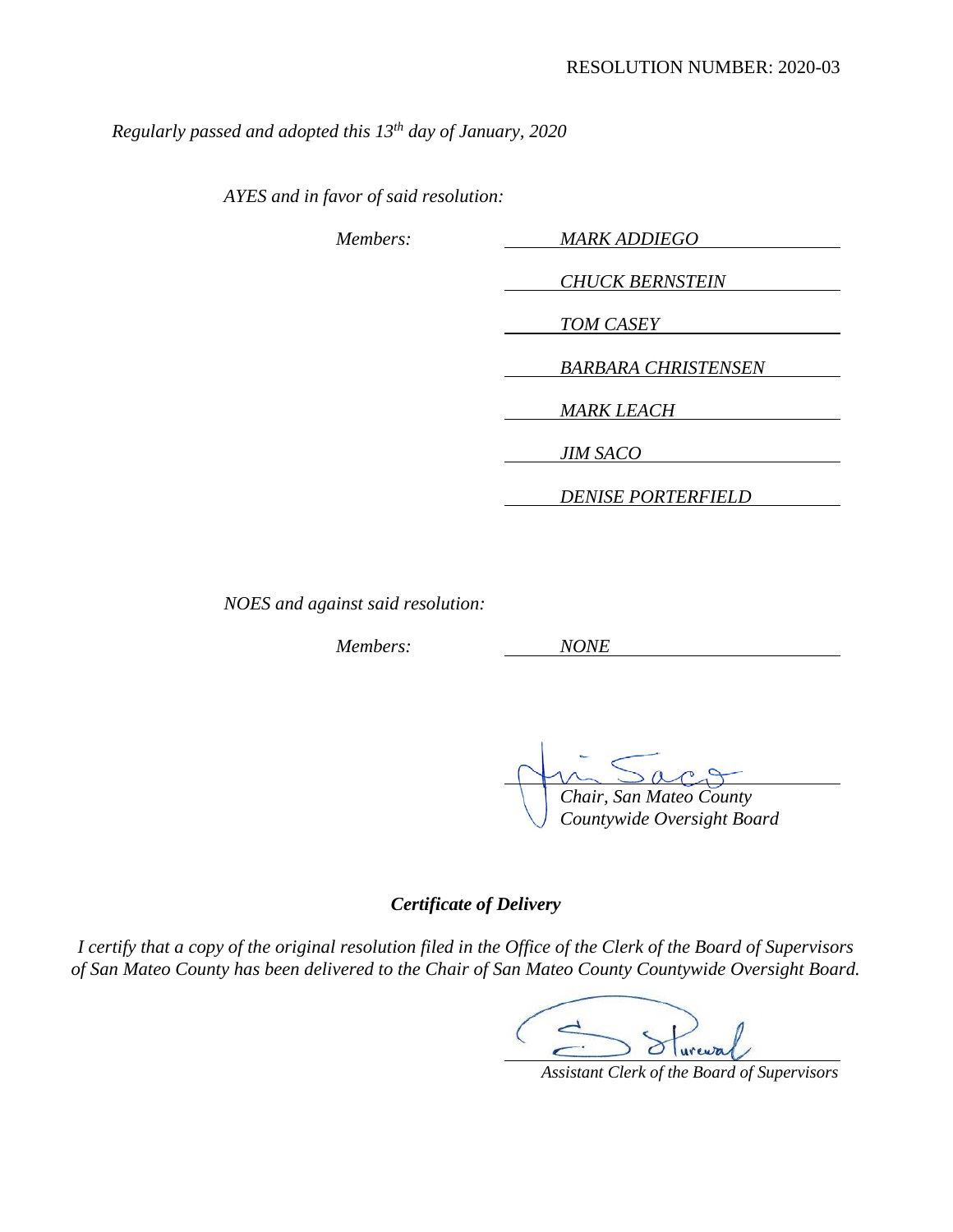EXHIBIT A - Page lof5

### Recognized Obligation Payment Schedule (ROPS 20-21) - Summary Filed for the July 1, 2020 through June 30, 2021 Period

#### Successor Agency: San Bruno

**County: San Mateo** 

| $-5$<br>$-5$<br>\$<br>A Enforceable Obligations Funded as Follows (B+C+D)<br><b>Bond Proceeds</b><br>B        | <b>ROPS 20-21</b><br>Total |  |  |
|---------------------------------------------------------------------------------------------------------------|----------------------------|--|--|
|                                                                                                               |                            |  |  |
|                                                                                                               |                            |  |  |
| C<br>Reserve Balance                                                                                          |                            |  |  |
| Other Funds<br>D                                                                                              |                            |  |  |
| 1,225,398<br>1,114,449<br>Redevelopment Property Tax Trust Fund (RPTTF) (F+G)<br>110,949<br>Е<br>S<br>S<br>S. |                            |  |  |
| 1,193,150<br>F.<br><b>RPTTF</b><br>94,825<br>1,098,325                                                        |                            |  |  |
| 16,124<br>16,124<br><b>Administrative RPTTF</b><br>G                                                          | 32,248                     |  |  |
| 1,225,398<br>H Current Period Enforceable Obligations (A+E)<br>110,949<br>1,114,449<br>S.<br>S<br>S           |                            |  |  |

#### **Certification of Oversight Board Chairman:**

Pursuant to Section 34177 (o) of the Health and Safety code, I hereby certify that the above is a true and accurate Recognized Obligation Payment Schedule for the above named successor agency.

I'm SACO, CHAIR Title

| $\sqrt{s}$ | 01/13/2020 |
|------------|------------|
| Signature  | Ťe.        |
|            |            |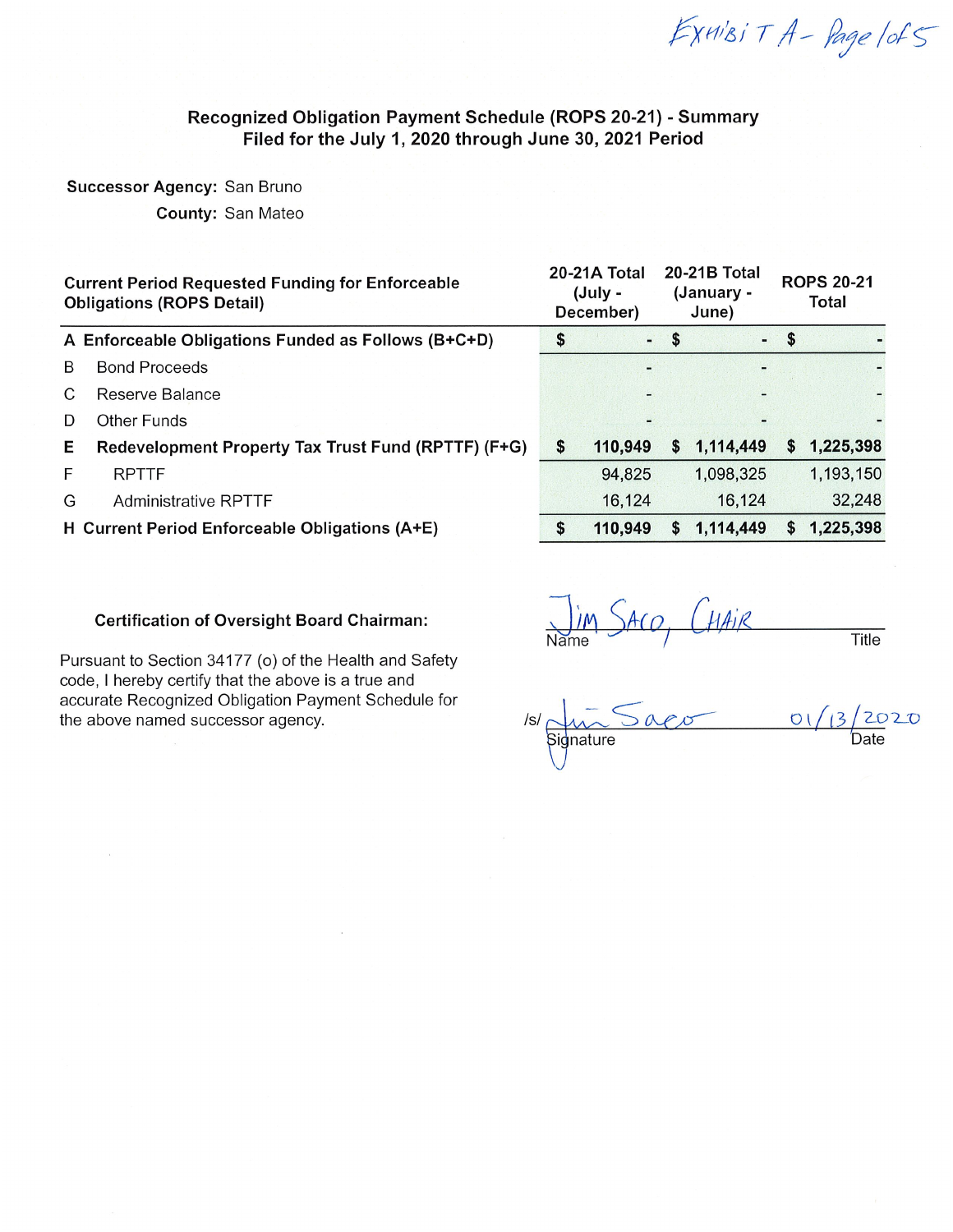## **San Bruno Recognized Obligation Payment Schedule (ROPS 20-21) - ROPS Detail July 1, 2020 through June 30, 2021**

| $\mathbf{A}$    | B                                                                          | C                                                  | D              | Е                                    |                                    | G                                                                                                     | н                                                          |                              |              | K                        |                                           | М                              | N                   | <sup>o</sup> | P                     | Q                                            | $\mathsf{R}$                       | S             |                     |                                             |                       | W            |
|-----------------|----------------------------------------------------------------------------|----------------------------------------------------|----------------|--------------------------------------|------------------------------------|-------------------------------------------------------------------------------------------------------|------------------------------------------------------------|------------------------------|--------------|--------------------------|-------------------------------------------|--------------------------------|---------------------|--------------|-----------------------|----------------------------------------------|------------------------------------|---------------|---------------------|---------------------------------------------|-----------------------|--------------|
|                 |                                                                            |                                                    |                |                                      |                                    |                                                                                                       |                                                            |                              |              |                          |                                           | <b>ROPS 20-21A (Jul - Dec)</b> |                     |              |                       |                                              |                                    |               |                     | ROPS 20-21B (Jan - Jun)                     |                       |              |
| Item            | Project Name                                                               | Obligation                                         | Execution      | Agreement   Agreement<br>Termination | Payee                              | Description                                                                                           | <b>Project Area</b>                                        | Total<br>Outstanding Retired |              | <b>ROPS</b><br>$20 - 21$ |                                           |                                | <b>Fund Sources</b> |              |                       | 20-21A                                       |                                    |               | <b>Fund Sources</b> |                                             |                       | 20-21B       |
| #               |                                                                            | Type                                               | Date           | Date                                 |                                    |                                                                                                       |                                                            | Obligation                   |              | <b>Total</b>             | <b>Bond</b><br>Proceeds   Balance   Funds | Reserve Other                  |                     | <b>RPTTF</b> | Admin<br><b>RPTTF</b> | <b>Total</b>                                 | Bond<br>Proceeds   Balance   Funds | Reserve Other |                     | <b>RPTTF</b>                                | Admin<br><b>RPTTF</b> | <b>Total</b> |
|                 |                                                                            |                                                    |                |                                      |                                    |                                                                                                       |                                                            | \$12,366,136                 |              | \$1,225,398              | $S-$                                      | $S-$                           |                     |              |                       | $\frac{1}{2}$ \\$94,825 \\$16,124 \\$110,949 | $S-$                               | $s-$          |                     | $\frac{15}{1,098,325}$ \$16,124 \$1,114,449 |                       |              |
|                 | 2019 San<br><b>Bruno Series</b><br>2019<br><b>Refunding</b><br>Series 2000 | Bonds<br><b>Issued On</b><br>or Before<br>12/31/10 | 07/25/<br>2000 | 02/01/2031                           | Union<br>Bank                      | 2019<br>Refunding<br>2000<br>Certificates of<br>Participation<br>Reimbursement<br>Agreement           | San Bruno<br>Redevelopment<br><b>Project Area</b>          | 5,599,750                    |              | \$509,650                |                                           |                                |                     | 92,325       |                       | \$92,325                                     |                                    |               |                     | 417,325                                     |                       | \$417,325    |
| $\overline{2}$  | 2000<br>Certificates of<br>Participation<br><b>Fiscal Agent</b><br>fees    | Fees                                               | 07/25/<br>2000 | 02/01/2031                           | Union<br>Bank                      | <b>Fiscal Agent</b><br>with Certificate<br>of Participation<br>issuance for<br>the Police<br>Facility | San Bruno<br>fees associated Redevelopment<br>Project Area | 27,500                       | N            | \$2,500                  |                                           |                                |                     | 2,500        |                       | \$2,500                                      |                                    |               |                     |                                             |                       | $S-$         |
| $\mathbf{3}$    | Archstone II<br>Owner<br>Participation<br>Agreement                        | OPA/DDA/<br>Construction 2005                      | 03/04/         | 07/01/2020                           | ASN<br>Tanforan<br>Crossing<br>LLC | Tax increment<br>reimbursement<br>of affordable<br>housing<br>subsidy                                 | San Bruno<br>Redevelopment<br><b>Project Area</b>          | 370,000                      | N            | \$370,000                |                                           |                                |                     |              |                       | $\mathcal{S}$                                |                                    |               |                     | 370,000                                     |                       | \$370,000    |
| $\overline{4}$  | Archstone<br><b>Owner</b><br>Participation<br>Agreement                    | OPA/DDA/<br>Construction 2002                      | 12/11/         | 07/01/2039                           | ASN<br>Tanforan<br>Crossing<br>LLC | Tax increment<br>reimbursement<br>of affordable<br>housing<br>subsidy                                 | San Bruno<br>Redevelopment<br><b>Project Area</b>          | 6,220,000                    |              | \$311,000                |                                           |                                |                     |              |                       | $\mathbb{S}^-$                               |                                    |               |                     | 311,000                                     |                       | \$311,000    |
| $5\overline{)}$ | Administrative Admin<br>Costs                                              | <b>Costs</b>                                       | 01/01/<br>2030 | 07/01/2039                           | Successor<br>Agency                | Administrative<br>Allowance                                                                           | San Bruno<br>Redevelopment<br><b>Project Area</b>          | 148,886                      | $\mathsf{N}$ | \$32,248                 |                                           |                                |                     |              | 16, 124               | \$16,124                                     |                                    |               |                     |                                             | 16,124                | \$16,124     |

## **Exhibit A - Page 2 of 5**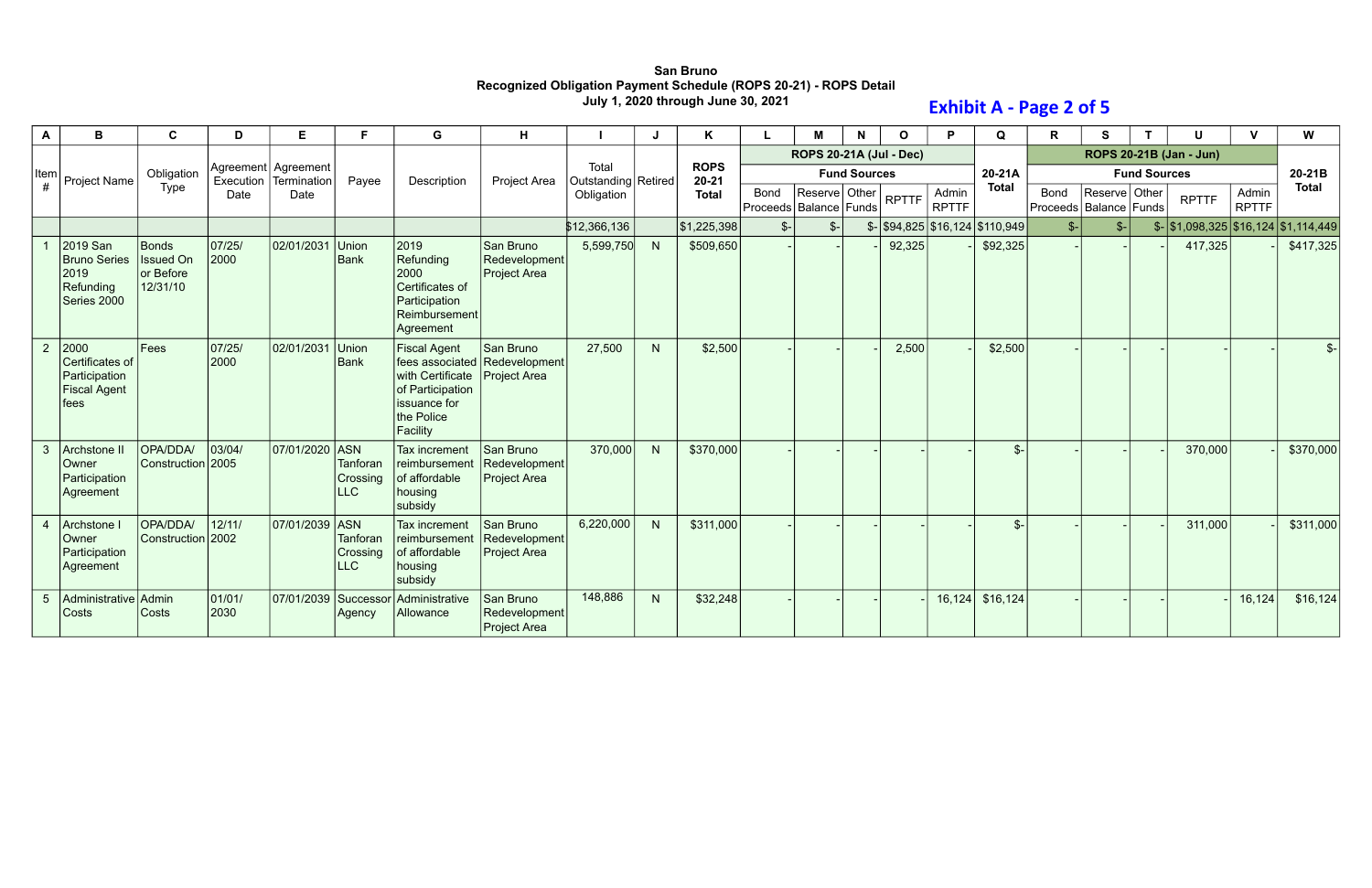## **San Bruno Recognized Obligation Payment Schedule (ROPS 20-21) - Report of Cash Balances July 1, 2017 through June 30, 2018**

(Report Amounts in Whole Dollars)

## **Exhibit A - Page 3 of 5**

Pursuant to Health and Safety Code section 34177 (I), Redevelopment Property Tax Trust Fund (RPTTF) may be listed as a source of payment on the ROPS, but only to the extent no other funding source is available or when payment from property tax revenues is required by an enforceable obligation.

| A           | B                                                                                                                                                               | C                                        | D                                       | F.                                                                                               | F.                              | G                      | Н                                                                                                                                                                                                                                                                                                          |
|-------------|-----------------------------------------------------------------------------------------------------------------------------------------------------------------|------------------------------------------|-----------------------------------------|--------------------------------------------------------------------------------------------------|---------------------------------|------------------------|------------------------------------------------------------------------------------------------------------------------------------------------------------------------------------------------------------------------------------------------------------------------------------------------------------|
|             | <b>ROPS 17-18 Cash Balances</b>                                                                                                                                 |                                          |                                         | <b>Fund Sources</b>                                                                              |                                 |                        | <b>Comments</b>                                                                                                                                                                                                                                                                                            |
|             | $(07/01/17 - 06/30/18)$                                                                                                                                         | <b>Bond Proceeds</b>                     |                                         | <b>Reserve Balance</b>                                                                           | <b>Other Funds</b>              | <b>RPTTF</b>           |                                                                                                                                                                                                                                                                                                            |
|             |                                                                                                                                                                 | Bonds issued<br>on or before<br>12/31/10 | Bonds issued<br>on or after<br>01/01/11 | Prior ROPS<br><b>RPTTF</b> and<br>Reserve<br><b>Balances retained</b><br>for future<br>period(s) | Rent, grants,<br>interest, etc. | Non-Admin<br>and Admin |                                                                                                                                                                                                                                                                                                            |
|             |                                                                                                                                                                 |                                          |                                         |                                                                                                  |                                 |                        |                                                                                                                                                                                                                                                                                                            |
|             | Beginning Available Cash Balance (Actual 07/01/17)<br>RPTTF amount should exclude "A" period distribution<br>amount.                                            |                                          |                                         |                                                                                                  |                                 |                        | 1,003,415 1,374,615 Balance at 7.1.17 less \$589,741<br>Distribution received & recorded on 5/2017<br>plus 401,572 Advances transferred out 6/30/<br>17, less subsidy from 16-17                                                                                                                           |
| $ 2\rangle$ | Revenue/Income (Actual 06/30/18)<br>RPTTF amount should tie to the ROPS 17-18 total<br>distribution from the County Auditor-Controller                          |                                          |                                         |                                                                                                  |                                 | 2,172,982 2,017        |                                                                                                                                                                                                                                                                                                            |
| 13          | <b>Expenditures for ROPS 17-18 Enforceable Obligations</b><br>(Actual 06/30/18)                                                                                 |                                          |                                         |                                                                                                  |                                 |                        | 1,671,040 COP2000 principal and interest due 480K<br>2.1.16, plus legal services 344, plus<br>administrative allowance 40.5K, plus<br>affordable housing subsidy payment paid out<br>8.27.18 183,031, plus 165,234 minus credit<br>on subsidy, plus Interest, plus advances<br>803K, plus fiscal agent fee |
|             | 4 Retention of Available Cash Balance (Actual 06/30/18)<br>RPTTF amount retained should only include the amounts<br>distributed as reserve for future period(s) |                                          |                                         |                                                                                                  |                                 |                        |                                                                                                                                                                                                                                                                                                            |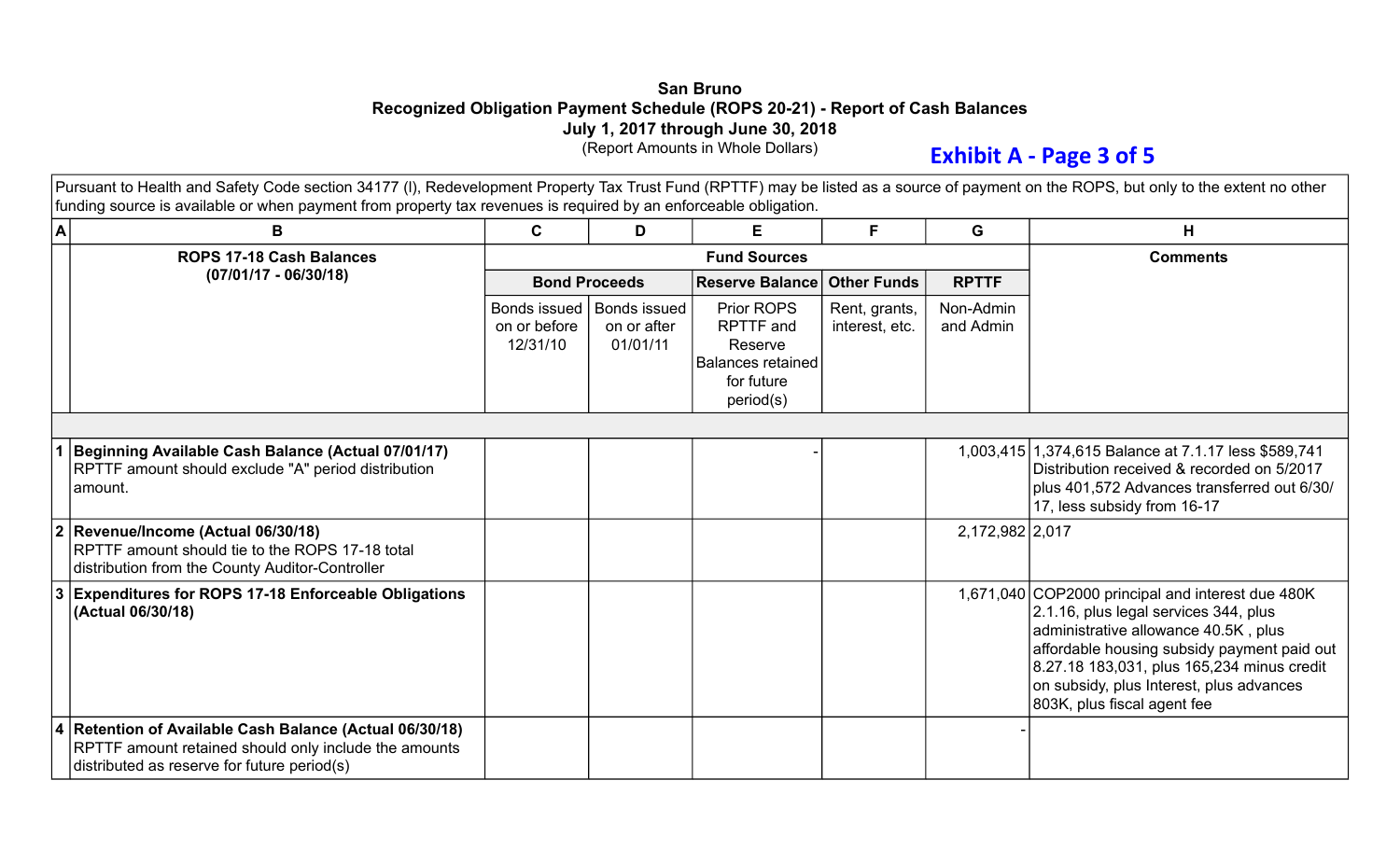## **Exhibit A - Page 4 of 5**

| 5 ROPS 17-18 RPTTF Prior Period Adjustment<br><b>RPTTF amount should tie to the Agency's ROPS 17-18 PPA</b><br><b>Iform submitted to the CAC</b> | No entry required |  |  |  |             | 494,970 per Revised PPA submitted to David<br>Doezema via email dated 11/14/19 |
|--------------------------------------------------------------------------------------------------------------------------------------------------|-------------------|--|--|--|-------------|--------------------------------------------------------------------------------|
| 6 Ending Actual Available Cash Balance (06/30/18)<br>C to F = $(1 + 2 - 3 - 4)$ , G = $(1 + 2 - 3 - 4 - 5)$                                      |                   |  |  |  | \$1,010,387 |                                                                                |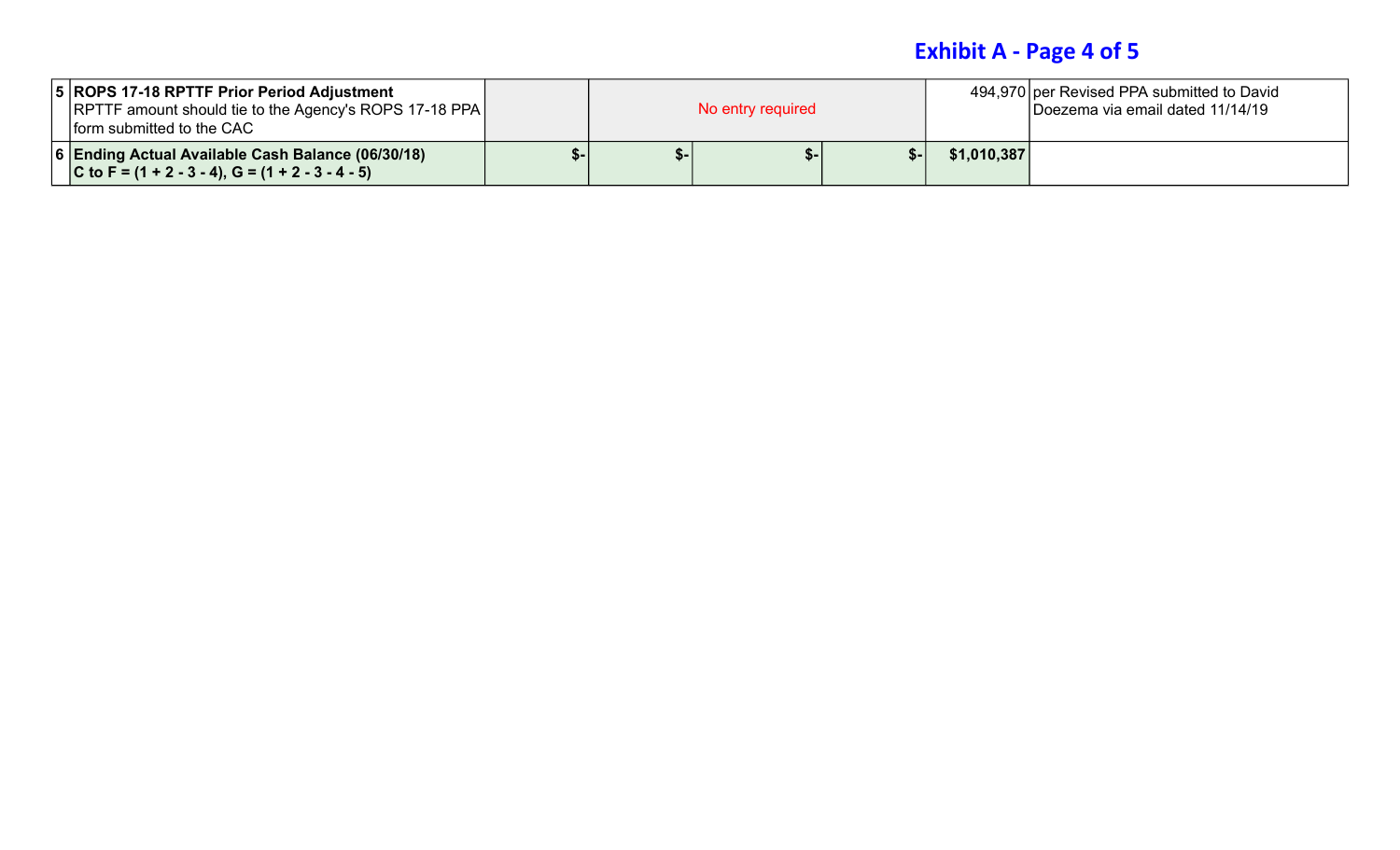# **Exhibit A - Page 5 of 5**

| <b>San Bruno</b>                                            |
|-------------------------------------------------------------|
| Recognized Obligation Payment Schedule (ROPS 20-21) - Notes |
| July 1, 2020 through June 30, 2021                          |

| Item# | <b>Notes/Comments</b> |
|-------|-----------------------|
|       |                       |
|       |                       |
| ن ا   |                       |
|       |                       |
| 15    |                       |